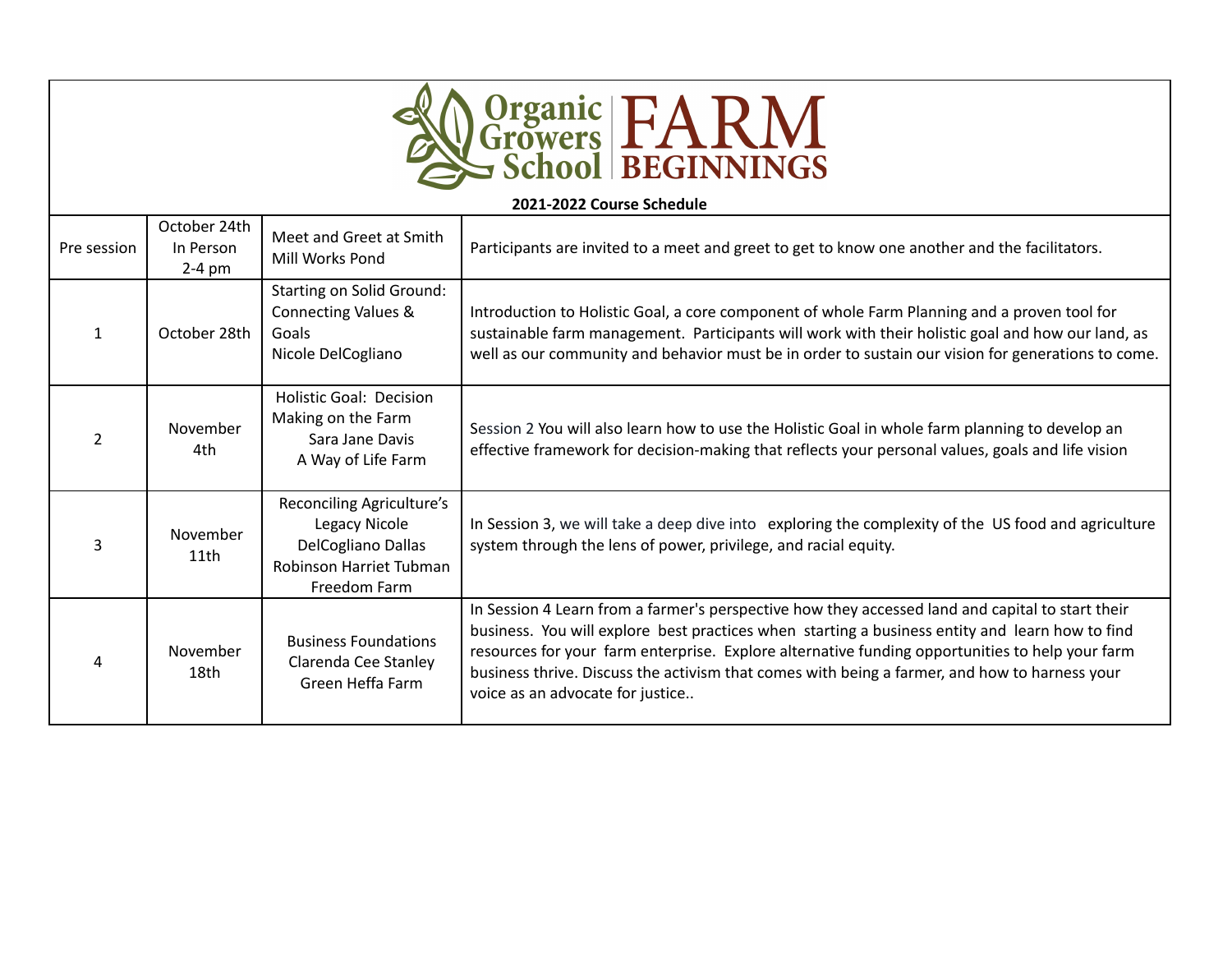| $5\phantom{.}$ | December<br>2 <sub>nd</sub> | Financial Planning 101<br><b>Against the Grain Holly</b><br>Whitesides     | You will have the opportunity to see real numbers from an established farmer's financial plan and<br>learn about the realities of planning the financial part of the farm business. Recordkeeping<br>examples will be provided and you will be shown how to integrate this important skill into your<br>everyday farm life.                                                            |
|----------------|-----------------------------|----------------------------------------------------------------------------|----------------------------------------------------------------------------------------------------------------------------------------------------------------------------------------------------------------------------------------------------------------------------------------------------------------------------------------------------------------------------------------|
| 6              | December<br>9th             | Land Assessment and<br><b>Access</b>                                       | Session 6 will showcase a panel of farmers and ag support specialists to discuss access to land in<br>farming. Current resources will be provided regarding leasing, buying, conservation, land design,<br>management and use.                                                                                                                                                         |
|                | December<br>15th            | In person Meet up /<br>Networking                                          | If possible, we will meet up in person                                                                                                                                                                                                                                                                                                                                                 |
| 7              | December<br>16th            | <b>Enterprise Development</b><br>Kimberly Hunter and<br>Nicole DelCogliano | Session 7 examines your beliefs about money as we investigate enterprise planning. We will work<br>with the enterprise decision guide and aligning enterprises with resources will be explored. We will<br>discuss minimum viable product and workshop enterprise ideas and help participants align and<br>ground farm enterprise ideas with financial needs and with quality of life. |
|                |                             |                                                                            | <b>BREAK</b>                                                                                                                                                                                                                                                                                                                                                                           |
| 8              | January 6th                 | <b>Financial Planning 103:</b><br>Cash Flow Tumbling<br>Shoals             | In Session 8, participants will dissect the different components of management that occur on a<br>successful farm business. The farmer presenter will illustrate the value of budgeting annual income<br>and expenses as a tool to help make decisions and plan for profit, including cash flow templates.                                                                             |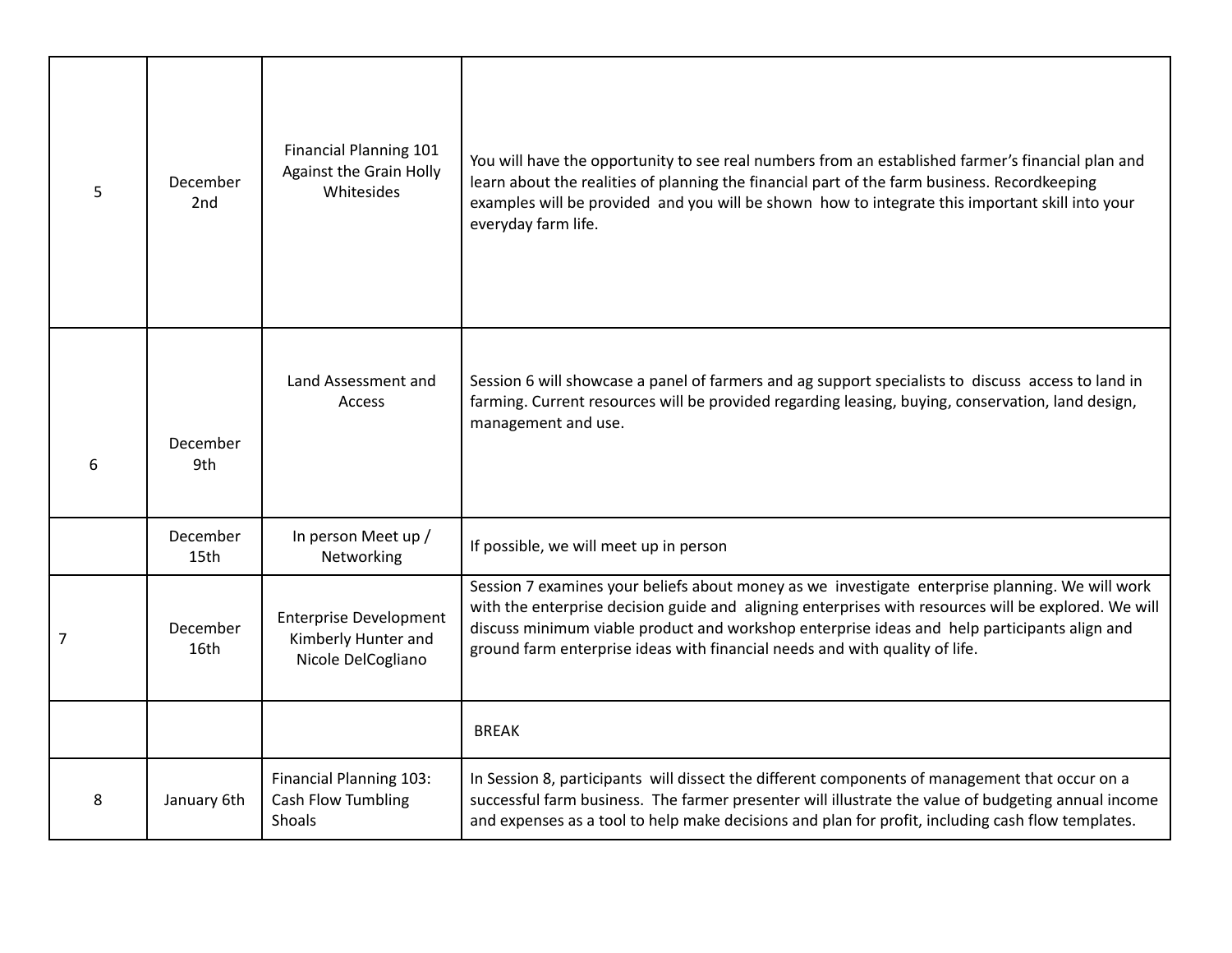| 9                    | January 13th                                  | <b>Growing Season Learning</b><br>Plan                                  | In preparation for mentorship, participants will work on their Growing Season Learning Plan and<br>goals for the upcoming year, preparing for mentorships and other OGS events for Farm Beginnings.                                                                                                                                                                    |
|----------------------|-----------------------------------------------|-------------------------------------------------------------------------|------------------------------------------------------------------------------------------------------------------------------------------------------------------------------------------------------------------------------------------------------------------------------------------------------------------------------------------------------------------------|
|                      | January 20th                                  | Mentor Meet up In<br>person                                             | Mentorship Meet up : Mentors and Farm Beginnings students meet and learn about each others's<br>farm dreams and farms. Small groups will allow participants to develop understandings of the<br>possible mentors that will be a good match for them and their learning.                                                                                                |
| 10                   | January 27th                                  | Rayburn Farms                                                           | In Session 10, participants hear from Rayburn Farms and their innovative business strategy and<br>design.                                                                                                                                                                                                                                                              |
| 11                   | February<br>10th                              | <b>Marketing and Planning</b><br>Off Grid in Color Chatel V.<br>Johnson | We will explore what is involved in sound business planning, decision-making, and developing the<br>skills to successfully start & operate a farm business. Introduces marketing concepts how to put<br>these to use to develop a marketing plan that pursues one's goals. Participants develop knowledge<br>of marketing channels and how to know your customer.      |
| 12                   | February<br>24th                              | <b>Business Planning To</b><br>Do's/ Nuts and Bolts                     | In session 12, we will review, ask questions, and offer technical expertise that could include Taxes<br>and Legal, Insurance, review of business structures Enterprise Development and budgets, land<br>access, recordkeeping, Business start up- We will each host a break out room on a certain topic and<br>folks can self select which they would like to focus on |
| <b>ASAP's BOF</b>    | February<br>26th                              | <b>ASAP's Business of</b><br><b>Farming Conference</b>                  | Participants attend Appalachian Sustainable Agriculture Project's one-day conference with<br>workshops on business planning, direct and wholesale marketing, agritourism, food safety,<br>meetings with regional buyers, and one-on-one business, legal and marketing consulting.                                                                                      |
|                      | March 10th,<br>2022                           | Farm Beginnings                                                         | Wrap up and integrate learning from ASAP BOF and prepare for SC tracks                                                                                                                                                                                                                                                                                                 |
| Spring<br>Conference | March<br>18-20th<br>2022(in<br>person social) | <b>OGS Spring Conference</b><br><b>Tracks</b>                           | OGS Spring Conference offers a wealth of organic focused practical education opportunities. Over<br>the course of two days participants can choose from over 100 different workshops. Students are<br>encouraged to participate in the Farming track workshops, and other workshops that align with<br>your farm plan.                                                 |
| 13                   | March 24th,<br>2022                           | Final Wrap Up                                                           |                                                                                                                                                                                                                                                                                                                                                                        |
| 14                   | September<br>15th, 2022                       | Final Project: Final<br>Presentations                                   | The final session participants present their farm proposal in the context of their growing season<br>experience, synthesizing the work done throughout the course. It is also a final end-of-program<br>celebration to motivate students as they move forward on their own in pursuit of their farm dream.                                                             |